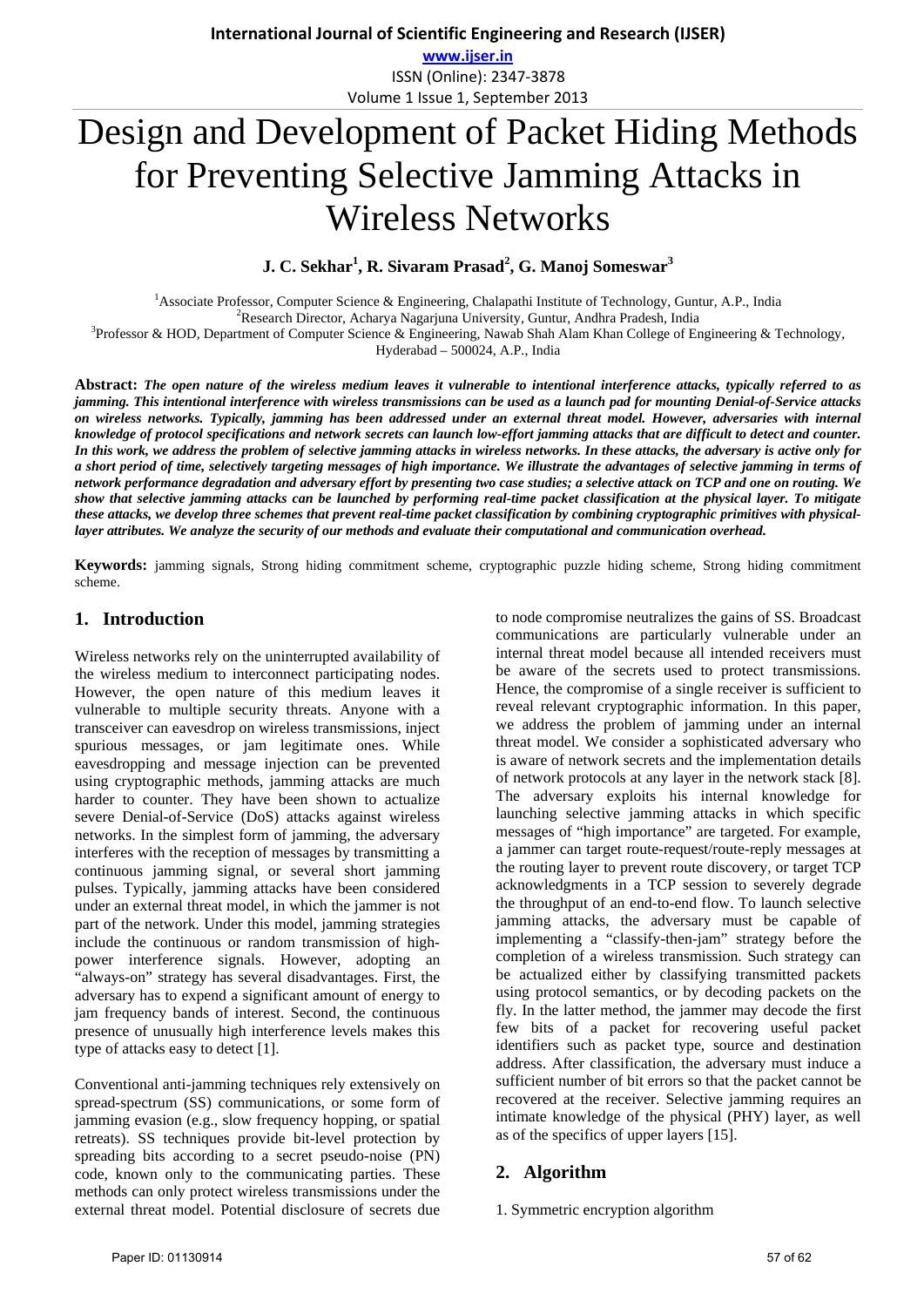**www.ijser.in**

ISSN (Online): 2347-3878

Volume 1 Issue 1, September 2013

2. Brute force attacks against block encryption algorithms

#### **2.1 Algorithm Description**

Sender S Receiver  $R$ compute:  $m \parallel$  pad $(m)$ transform:  $m$ receive m  $m' = f(m \mid pad(m))$ compute  $m \parallel$  pad $(m)=f$ recover m

**Figure 1:** The AONT based Hiding Scheme (AONT-HS)

We propose a solution based on All  $-$  Or - Nothing Transformations (AONT) that introduces a modest communication and computation overhead. Such transformations were originally proposed by Rivest to slow down brute force attacks against block encryption algorithms. An AONT serves as a publicly known and completely invertible pre-processing step to a plaintext before it is passed to an ordinary block encryption algorithm [2].

#### **2.2 Architecture**



Diagram of Communication System



**Figure 3 (a):** Realization of a selective jamming attack



**Figure 3 (b):** A generic frame format for a wireless network

#### **3. Existing System**

Jamming attacks are much harder to counter and more security problems. They have been shown to actualize severe Denial-of-Service (DoS) attacks against wireless networks. In the simplest form of jamming, the adversary interferes with the reception of messages by transmitting a

Paper ID: 01130914 58 of 62

continuous jamming signal, or several short jamming pulses jamming attacks have been considered under an external threat model, in which the jammer is not part of the network. Under this model, jamming strategies include the continuous or random transmission of high power interference signals [11].

## **4. Proposed System**

In this research paper, we address the problem of jamming under an internal threat model. We consider a sophisticated adversary who is aware of network secrets and the implementation details of network protocols at any layer in the network stack. The adversary exploits his internal knowledge for launching selective jamming attacks in which specific messages of "high importance" are targeted. For example, a jammer can target routerequest/route-reply messages at the routing layer to prevent route discovery, or target TCP acknowledgments in a TCP session to severely degrade the throughput of an end-to-end flow.

To launch selective jamming attacks, the adversary must be capable of implementing a "classify-then-jam" strategy before the completion of a wireless transmission. Such strategy can be actualized either by classifying transmitted packets using protocol semantics, or by decoding packets on the fly. In the latter method, the jammer may decode the first few bits of a packet for recovering useful packet identifiers such as packet type, source and destination address. After classification, the adversary must induce a sufficient number of bit errors so that the packet cannot be recovered at the receiver [14]. Selective jamming requires an intimate knowledge of the physical (PHY) layer, as well as of the specifics of upper layers.

## **5. Modules**

- 1) Network module
- 2) Real Time Packet Classification
- 3) Selective Jamming Module
- 4) Strong Hiding Commitment Scheme (SHCS)
- 5) Cryptographic Puzzle Hiding Scheme (CPHS)

#### **5.1 Module Descriptions**

#### **1. Network module**

We address the problem of preventing the jamming node from classifying m in real time, thus mitigating J's ability to perform selective jamming. The network consists of a collection of nodes connected via wireless links. Nodes may communicate directly if they are within communication range, or indirectly via multiple hops. Nodes communicate both in Unicast mode and broadcast mode. Communications can be either unencrypted or encrypted. For encrypted broadcast communications, symmetric keys are shared among all intended receivers. These keys are established using pre shared pair wise keys or asymmetric cryptography [6].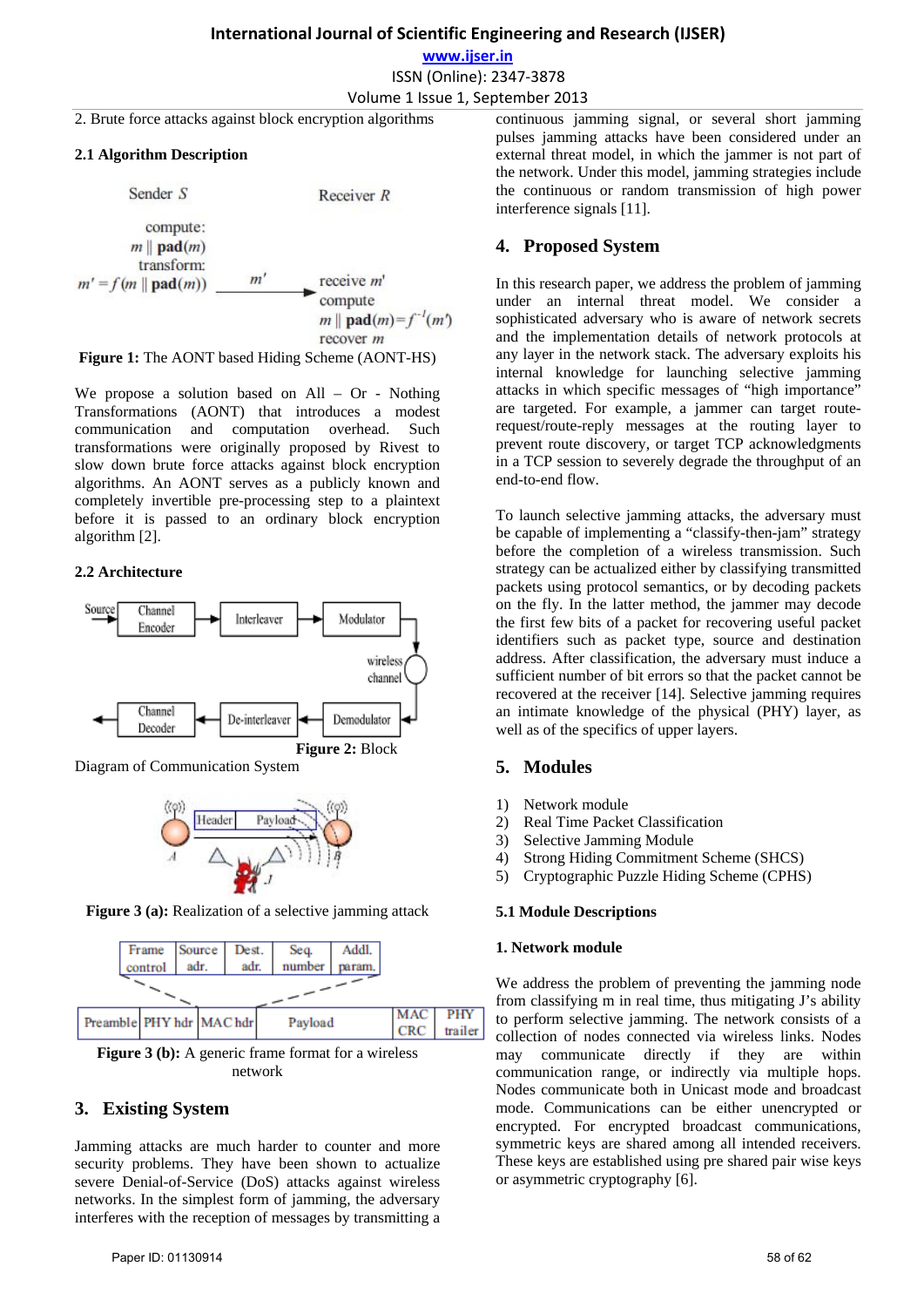**www.ijser.in**

ISSN (Online): 2347-3878 Volume 1 Issue 1, September 2013

#### **2. Real Time Packet Classification**

Consider the generic communication system depicted in Figure 4. At the PHY layer, a packet m is encoded, interleaved, and modulated before it is transmitted over the wireless channel. At the receiver, the signal is demodulated, de-interleaved, and decoded, to recover the original packet m.



Generic Communication System

Moreover, even if the encryption key of a hiding scheme were to remain secret, the static portions of a transmitted packet could potentially lead to packet classification. This is because for computationally-efficient encryption methods such as block encryption, the encryption of a prefix plaintext with the same key yields a static cipher text prefix. Hence, an adversary who is aware of the underlying protocol specifics (structure of the frame) can use the static cipher text portions of a transmitted packet to classify it [13].

#### **3. Selective Jamming Module**

We illustrate the impact of selective jamming attacks on the network performance. Implement selective jamming attacks in two multi-hop wireless network scenarios. In the first scenario, the attacker targeted a TCP connection established over a multi-hop wireless route. In the second scenario, the jammer targeted network-layer control messages transmitted during the route establishment process selective jamming would be the encryption of transmitted packets (including headers) with a static key. However, for broadcast communications, this static decryption key must be known to all intended receivers and hence, is susceptible to compromise. An adversary in possession of the decryption key can start decrypting as early as the reception of the first cipher text block [10].

#### **4. Strong Hiding Commitment Scheme (SHCS)**

We propose a strong hiding commitment scheme (SHCS), which is based on symmetric cryptography. Our main motivation is to satisfy the strong hiding property while keeping the computation and communication overhead to a minimum.



#### Hiding Commitment Scheme

The computation overhead of SHCS is one symmetric encryption at the sender and one symmetric decryption at the receiver. Because the header information is permuted as a trailer and encrypted, all receivers in the vicinity of a sender must receive the entire packet and decrypt it, before the packet type and destination can be determined [17]. However, in wireless protocols such as 802.11, the complete packet is received at the MAC layer before it is decided if the packet must be discarded or be further processed. If some parts of the MAC header are deemed not to be useful information to the jammer, they can remain unencrypted in the header of the packet, thus avoiding the decryption operation at the receiver [7].

#### **5. Cryptographic Puzzle Hiding Scheme (CPHS)**

We present a packet hiding scheme based on cryptographic puzzles. The main idea behind such puzzles is to force the recipient of a puzzle execute a pre-defined set of computations before he is able to extract a secret of interest. The time required for obtaining the solution of a puzzle depends on its hardness and the computational ability of the solver. The advantage of the puzzle based scheme is that its security does not rely on the PHY layer parameters. However, it has higher computation and communication overhead [4]. We consider several puzzle schemes as the basis for CPHS. For each scheme, we analyze the implementation details which impact security and performance. Cryptographic puzzles are primitives originally suggested by Merkle as a method for establishing a secret over an insecure channel. They find a wide range of applications from preventing DoS attacks to providing broadcast authentication and key escrow schemes [12].



Application of permutation  $\pi_1$  on packet m.

 **Figure 6:** 

Cryptographic Puzzle Hiding Scheme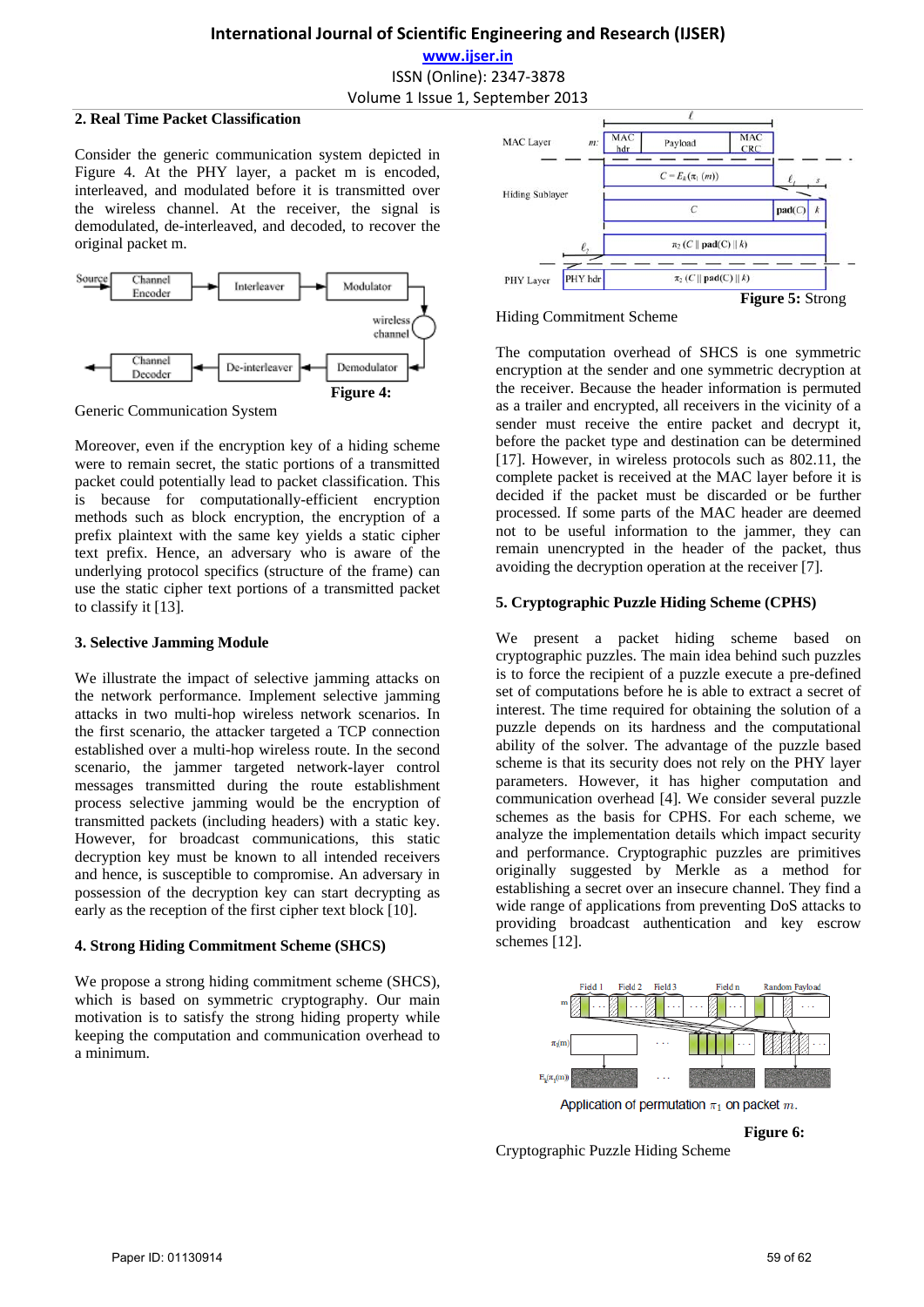**www.ijser.in**

ISSN (Online): 2347-3878 Volume 1 Issue 1, September 2013

**6. Data Analysis and Interpretation** 

## **6.1 Input Design**

The input design is the link between the information system and the user. It comprises the developing specification and procedures for data preparation and those steps are necessary to put transaction data in to a usable form for processing can be achieved by inspecting the computer to read data from a written or printed document or it can occur by having people keying the data directly into the system [16]. The design of input focuses on controlling the amount of input required, controlling the errors, avoiding delay, avoiding extra steps and keeping the process simple. The input is designed in such a way so that it provides security and ease of use with retaining the privacy. Input Design considered the following things:

- What data should be given as input?
- How the data should be arranged or coded?
- The dialog to guide the operating personnel in providing input.
- Methods for preparing input validations and steps to follow when error occur

## **6.2 Objectives of Input Design**

- 1. Input Design is the process of converting a useroriented description of the input into a computerbased system. This design is important to avoid errors in the data input process and show the correct direction to the management for getting correct information from the computerized system.
- 2. It is achieved by creating user-friendly screens for the data entry to handle large volume of data. The goal of designing input is to make data entry easier and to be free from errors. The data entry screen is designed in such a way that all the data manipulates can be performed. It also provides record viewing facilities.
- 3. When the data is entered it will check for its validity. Data can be entered with the help of screens. Appropriate messages are provided as when needed so that the user will not be in maize of instant. Thus the objective of input design is to create an input layout that is easy to follow.

## **6.3 Output Design**

A quality output is one, which meets the requirements of the end user and presents the information clearly. In any system results of processing are communicated to the users and to other system through outputs. In output design it is determined how the information is to be displaced for immediate need and also the hard copy output. It is the most important and direct source information to the user. Efficient and intelligent output design improves the system's relationship to help user decision-making [5].

## **6.4 Objectives of Output Design**

- 1. Designing computer output should proceed in an organized, well thought out manner; the right output must be developed while ensuring that each output element is designed so that people will find the system can use easily and effectively. When analysis design computer output, they should Identify the specific output that is needed to meet the requirements.
- 2. Select methods for presenting information.
- 3. Create document, report, or other formats that contain information produced by the system.

The output form of an information system should accomplish one or more of the following objectives:

- Convey information about past activities, current status or projections of the Future.
- Signal important events, opportunities, problems, or warnings.
- Trigger an action.
- Confirm an action.

## **6.5 Feasibility Study**

Preliminary investigation examine project feasibility, the likelihood the system will be useful to the organization. The main objective of the feasibility study is to test the Technical, Operational and Economical feasibility for adding new modules and debugging old running system. All system is feasible if they are unlimited resources and infinite time. There are aspects in the feasibility study portion of the preliminary investigation:

- Technical Feasibility
- Operational Feasibility
- Economical Feasibility

#### **6.6 Technical Feasibility**

The technical issue usually raised during the feasibility stage of the investigation includes the following:

- Does the necessary technology exist to do what is suggested?
- Do the proposed equipments have the technical capacity to hold the data required to use the new system?
- Will the proposed system provide adequate response to inquiries, regardless of the number or location of users?
- Can the system be upgraded if developed?
- Are there technical guarantees of accuracy, reliability, ease of access and data security?

Earlier no system existed to cater to the needs of 'Secure Infrastructure Implementation System'. The current system developed is technically feasible. It is a web based user interface for audit workflow at NIC-CSD. Thus it provides an easy access to the users. The database's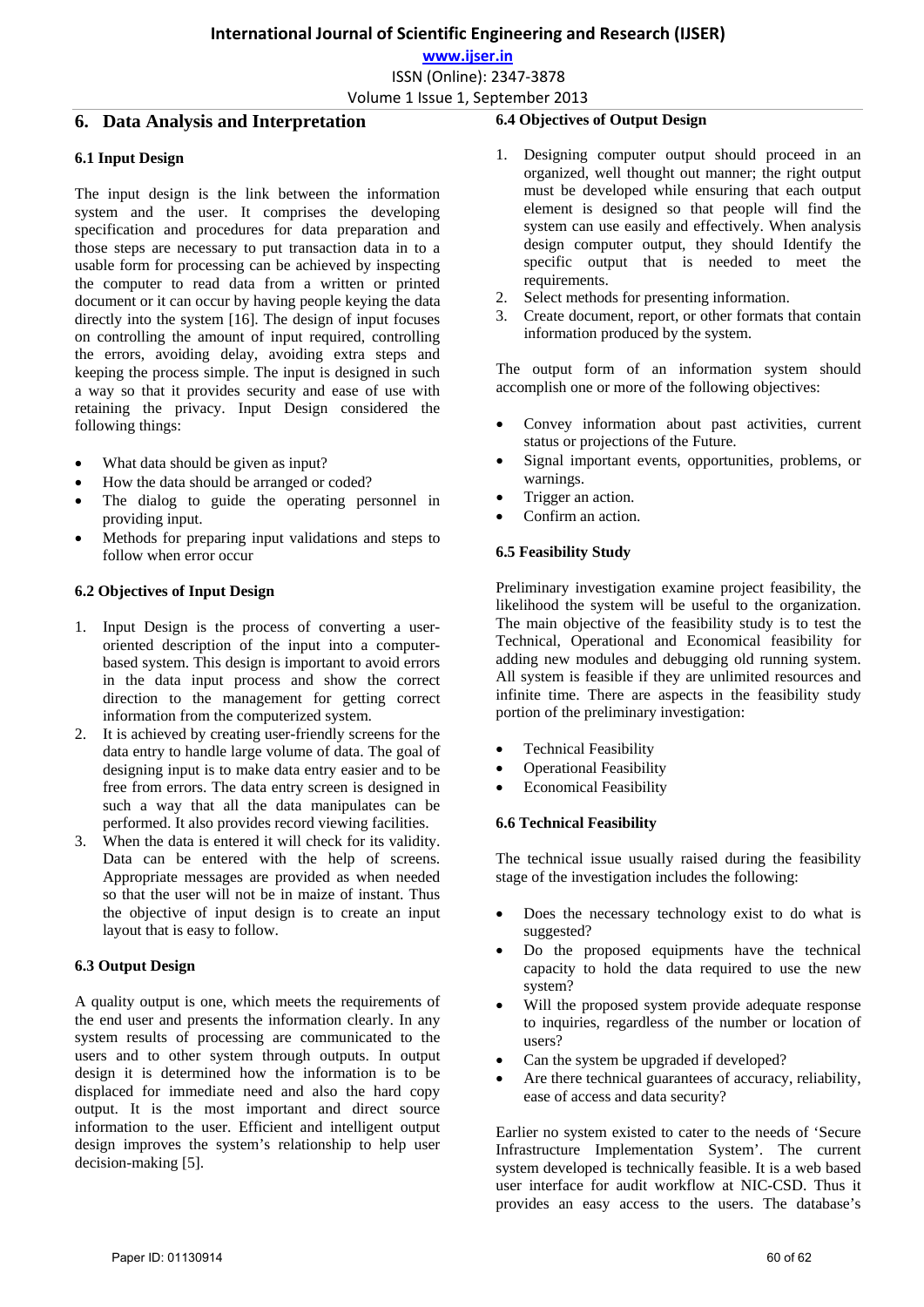**www.ijser.in**

ISSN (Online): 2347-3878

Volume 1 Issue 1, September 2013

purpose is to create, establish and maintain a workflow among various entities in order to facilitate all concerned users in their various capacities or roles. Permission to the users would be granted based on the roles specified. Therefore, it provides the technical guarantee of accuracy, reliability and security. The software and hard requirements for the development of this project are not many and are already available in-house at NIC or are available as free as open source. The work for the project is done with the current equipment and existing software technology. Necessary bandwidth exists for providing a fast feedback to the users irrespective of the number of users using the system [3].

## **6.7 Operational Feasibility**

Proposed projects are beneficial only if they can be turned out into information system. That will meet the organization's operating requirements. Operational feasibility aspects of the project are to be taken as an important part of the project implementation. Some of the important issues raised are to test the operational feasibility of a project includes the following:

- Is there sufficient support for the management from the users?
- Will the system be used and work properly if it is being developed and implemented?
- Will there be any resistance from the user that will undermine the possible application benefits?

This system is targeted to be in accordance with the above-mentioned issues. Beforehand, the management issues and user requirements have been taken into consideration. So there is no question of resistance from the users that can undermine the possible application benefits [9].

The well-planned design would ensure the optimal utilization of the computer resources and would help in the improvement of performance status.

#### **6.8 Economical Feasibility**

A system can be developed technically and that will be used if installed must still be a good investment for the organization. In the economical feasibility, the development cost in creating the system is evaluated against the ultimate benefit derived from the new systems. Financial benefits must equal or exceed the costs.

The system is economically feasible. It does not require any addition hardware or software. Since the interface for this system is developed using the existing resources and technologies available at NIC, There is nominal expenditure and economical feasibility for certain.

# **7. Results and Conclusion**

We addressed the problem of selective jamming attacks in wireless networks. We considered an internal adversary model in which the jammer is part of the network under attack, thus being aware of the protocol specifications and shared network secrets. We showed that the jammer can classify transmitted packets in real time by decoding the first few symbols of an ongoing transmission. We evaluated the impact of selective jamming attacks on network protocols such as TCP and routing. Our findings show that a selective jammer can significantly impact performance with very low effort. We developed three schemes that transform a selective jammer to a random one by preventing real-time packet classification. Our schemes combine cryptographic primitives such as commitment schemes, cryptographic puzzles, and all-ornothing transformations (AONTs) with physical layer characteristics. We analyzed the security of our schemes and quantified their computational and communication overhead.

# **References**

- [1] T. X. Brown, J. E. James, and A. Sethi, Jamming and sensing of encrypted wireless ad hoc networks. In Proceedings of MobiHoc, pages 120–130, 2006.
- [2] M. Cagalj, S. Capkun, and J.-P. Hubaux. Wormholebased antijamming techniques in sensor networks, IEEE Transactions on Mobile Computing, 6(1):100– 114, 2007.
- [3] A. Chan, X. Liu, G. Noubir, and B. Thapa. Control channel jamming: Resilience and identification of traitors. In Proceedings of ISIT, 2007
- [4] T. Dempsey, G. Sahin, Y. Morton, and C. Hopper. Intelligent sensing and classification in ad hoc networks: a case study. Aerospace and Electronic Systems Magazine, IEEE, 24(8):23–30, August 2009.
- [5] Y. Desmedt. Broadcast anti-jamming systems. Computer Networks, 35(2-3):223–236, February 2001.
- [6] K. Gaj and P. Chodowiec. FPGA and ASIC implementations of AES, Cryptographic Engineering, pages 235–294, 2009
- [7] O. Goldreich. Foundations of cryptography: Basic applications. Cambridge University Press, 2004
- [8] B. Greenstein, D. Mccoy, J. Pang, T. Kohno, S. Seshan, and D. Wetherall. Improving wireless privacy with an identifier-free link layer protocol, In Proceedings of MobiSys, 2008
- [9] IEEE.IEEE802.11standard. http://standards.ieee.org/getieee802/ download/802.11-2007.pdf, 2007
- [10]A. Juels and J. Brainard. Client puzzles: A cryptographic countermeasure against connection depletion attacks. In Proceedings of NDSS, pages 151–165, 1999.
- [11]Y. W. Law, M. Palaniswami, L. V. Hoesel, J. Doumen, P. Hartel, and P. Havinga. Energy-efficient link-layer jamming attacks against WSN MAC protocols. ACM Transactions on Sensors Networks, 5(1):1–38, 2009.
- [12] L. Lazos, S. Liu, and M. Krunz. Mitigating controlchannel jamming attacks in multi-channel ad hoc networks, In Proceedings of the 2nd ACM conference on wireless network security, pages 169–180, 2009